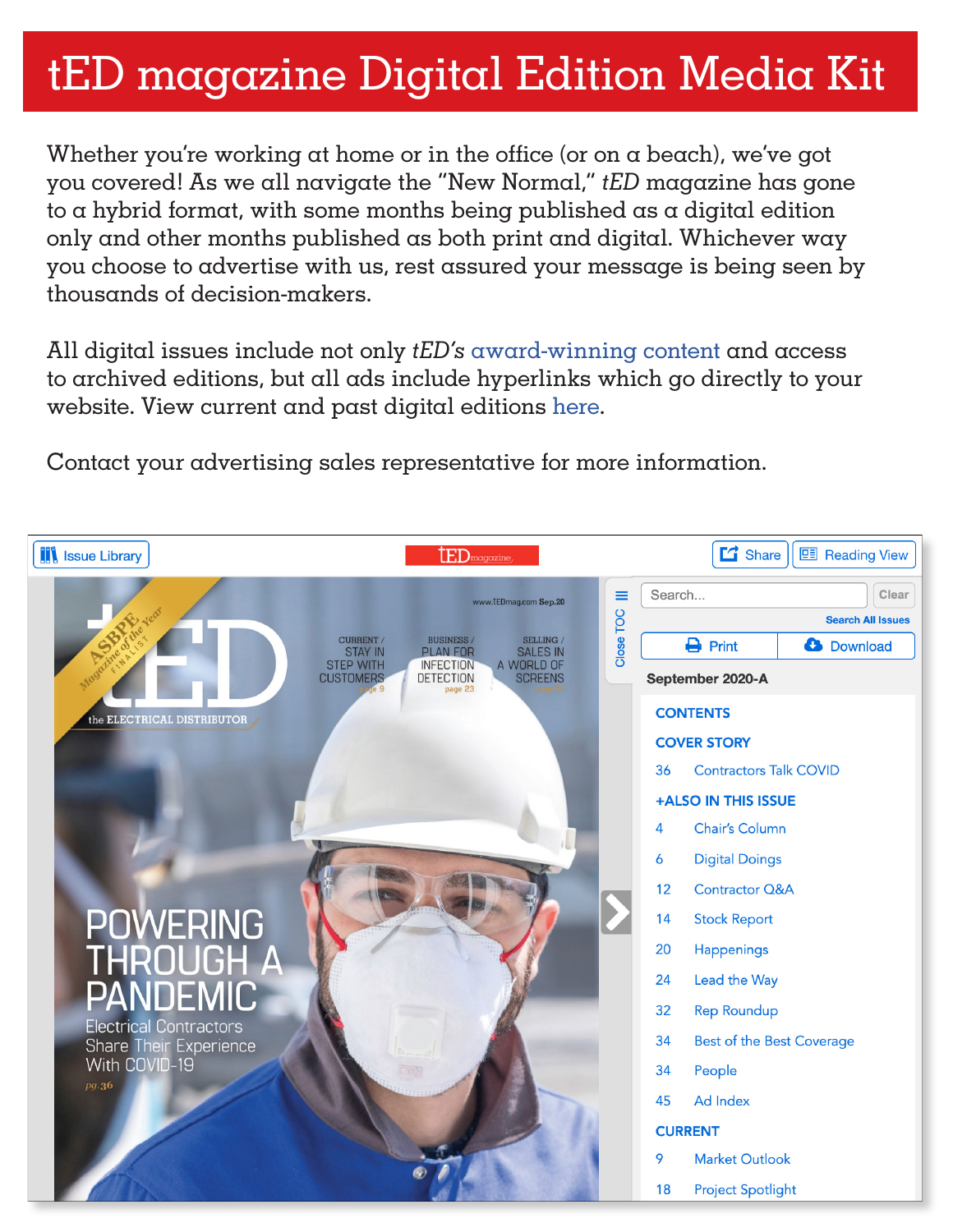# **tED magazine DIGITAL EDITION AD UNIT SPECIFICATIONS**

## **Advertising Options:**

**A FULL PAGE Live Area:** 7" x 10" **Trim Size:** 8.125" x 10.875" **Bleed Size:** 8.375" x 11.125"

l

**B 2/3 PAGE Live Area:** 4.562" x 10" **Trim Size:** 5.068" x 10.875" **Bleed Size:** 5.318" x 11.125"

#### **C 1/2 ISLAND Live Area:** 4.5625" x 7.375"

**D 1/2 PAGE VERTICAL Live Area:** 3.3125" x 10" **Trim Size:** 3.827" x 10.877" **Bleed Size:** 4.077" x 11.125"

## **E 1/2 PAGE HORIZONTAL Live Area:** 7" x 5"

**Trim Size:** 8.125" x 5.4375" **Bleed Size:** 8.375" x 5.5625"

#### **F 1/3 PAGE VERTICAL**

**Live Area:** 2.1875" x 10" **Trim Size:** 2.75" x 10.875" **Bleed Size:** 2.875" x 11.125"

## **G 1/4 PAGE**

**Live Area:** 3.3125" x 5"

### **Page Mechanical Specifications:**

*Although this is produced in an electronic format, all print and digital specifications are the same. For further information, visit the [tED magazine online media kit o](https://tedmag.com/mediakit/)r contact your sales representative.*

**BLEED:** If an ad prints to paper's edge, the image/graphic elements must extend over the edge by 1/8˝ on all sides.

**LIVE AREA:** Headlines, body copy, logos, and other critical elements should remain inside the live area to minimize any chance of being trimmed off. If outside the live area, they can rest no closer than 5/16" to the trim.

**ELECTRONIC FILES:** Supplied PDF files are preferred and should meet the PDF X-1a specification, which calls for all font and high-resolution image data to be embedded within the file.

Ad files may also be furnished in native application file format where the following programs have been used: Quark XPress and Adobe Illustrator. All application files must be accompanied by copies of all linked images and fonts used (both screen and printer fonts). Only Adobe Type-1 fonts are recommended for use.

All image files used must be in TIFF or EPS format. Images must be uncompress ed and in CMYK or grayscale mode. Images should have an effective resolution of 300 dpi at reproduction size.

Color-critical ad files should be accompanied by an approved contract press proof (four-color digital, non-dot proof) such as Kodak or Veris.